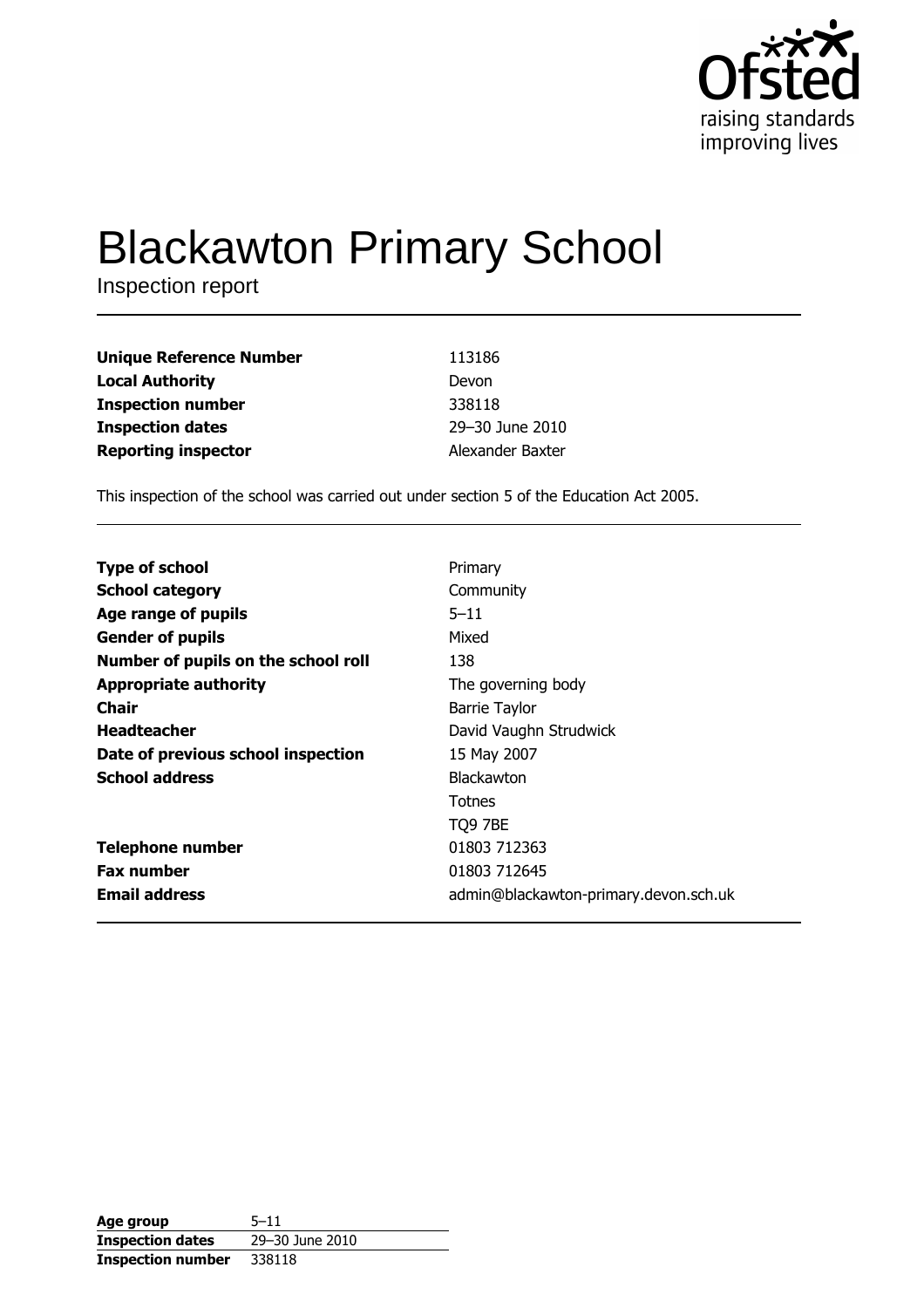The Office for Standards in Education, Children's Services and Skills (Ofsted) regulates and inspects to achieve excellence in the care of children and young people, and in education and skills for learners of all ages. It regulates and inspects childcare and children's social care, and inspects the Children and Family Court Advisory Support Service (Cafcass), schools, colleges, initial teacher training, work-based learning and skills training, adult and community learning, and education and training in prisons and other secure establishments. It rates council children's services, and inspects services for looked after children, safequarding and child protection.

Further copies of this report are obtainable from the school. Under the Education Act 2005, the school must provide a copy of this report free of charge to certain categories of people. A charge not exceeding the full cost of reproduction may be made for any other copies supplied.

If you would like a copy of this document in a different format, such as large print or Braille, please telephone 08456 404045, or email enquiries@ofsted.gov.uk.

You may copy all or parts of this document for non-commercial educational purposes, as long as you give details of the source and date of publication and do not alter the documentation in any way.

Royal Exchange Buildings St Ann's Square Manchester M2 7LA T: 08456 404045 Textphone: 0161 618 8524 E: enquiries@ofsted.gov.uk W: www.ofsted.gov.uk © Crown copyright 2010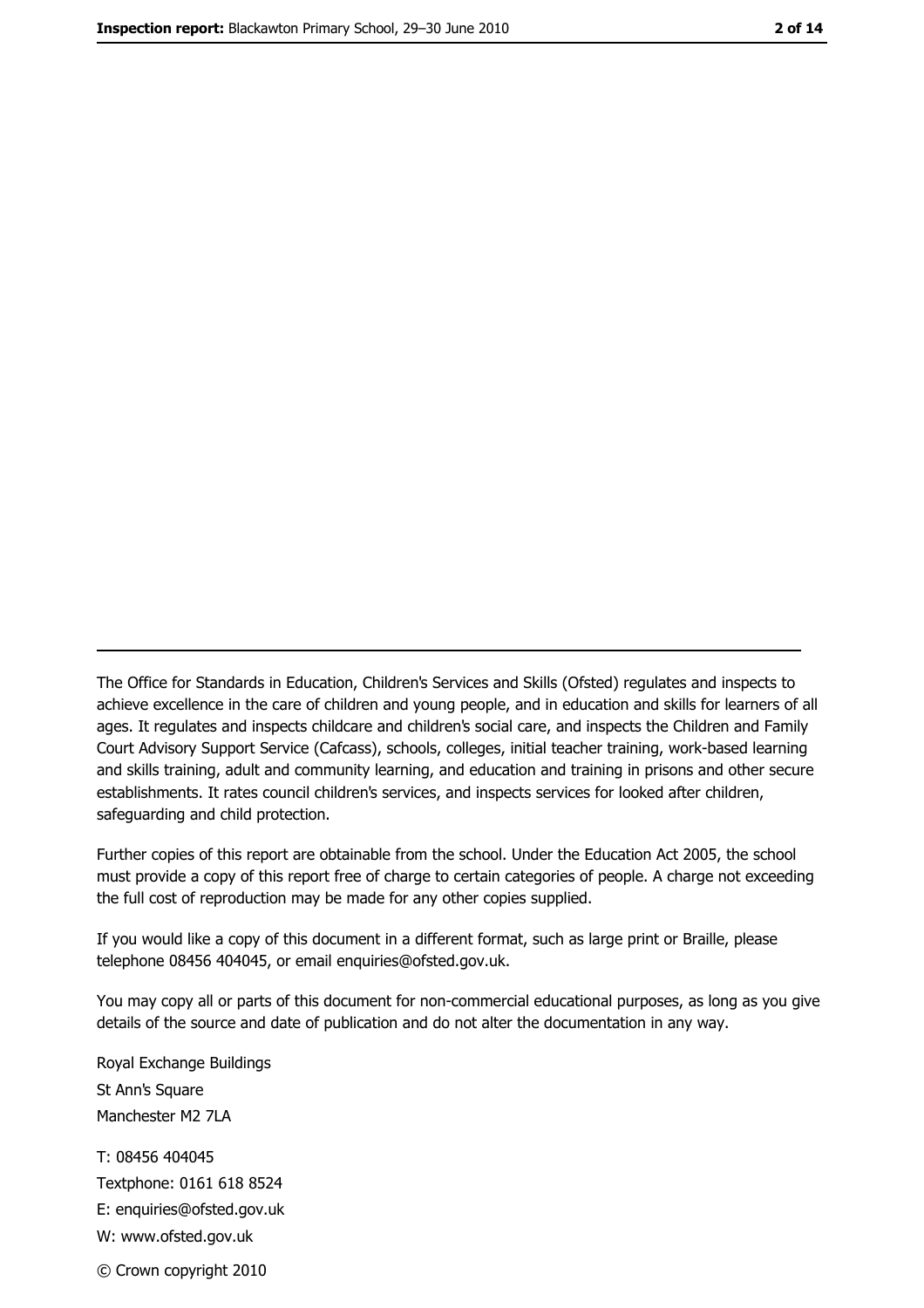# **Introduction**

This inspection was carried out by two additional inspectors. The inspectors visited 12 lessons, and five teachers were observed. The inspectors attended an assembly, observed break and lunchtime activities and held meetings with governors, staff, pupils and parents. They looked at plans and policies, records of assessments and the tracking of pupils' progress. The lead inspector also visited and spoke with pupils at their residential visit. The provision and planning for pupils who are vulnerable or have special educational needs and/or disabilities were evaluated. In addition, responses in 39 parental questionnaires, 76 pupils' questionnaires and 20 staff questionnaires were analysed.

The inspection team reviewed many aspects of the school's work. It looked in detail at the following:

- the consistency of teachers' use of assessment to inform and involve pupils in  $\blacksquare$ self-evaluation and so raise their progress
- the impact of the school's efforts to raise standards in science and mathematics  $\blacksquare$
- the ability of leaders and managers to bring continued improvement.  $\blacksquare$

# Information about the school

The large majority of pupils at this small village school are of White British heritage. The proportion of pupils who have special educational needs and/or disabilities is below average, but there is an above average number of pupils who have a statement of mostly physical and profound needs. Children join the Early Years Foundation Stage in a mixed Reception/Year1 class. Amongst others, the school holds the Healthy School award. At the time of the inspection, most Year 5 and 6 pupils were attending a residential educational visit. In September 2010, the school will become part of a federation of three local schools. A privately run pre-school operates on the school site and shares some of the school's outdoor facilities.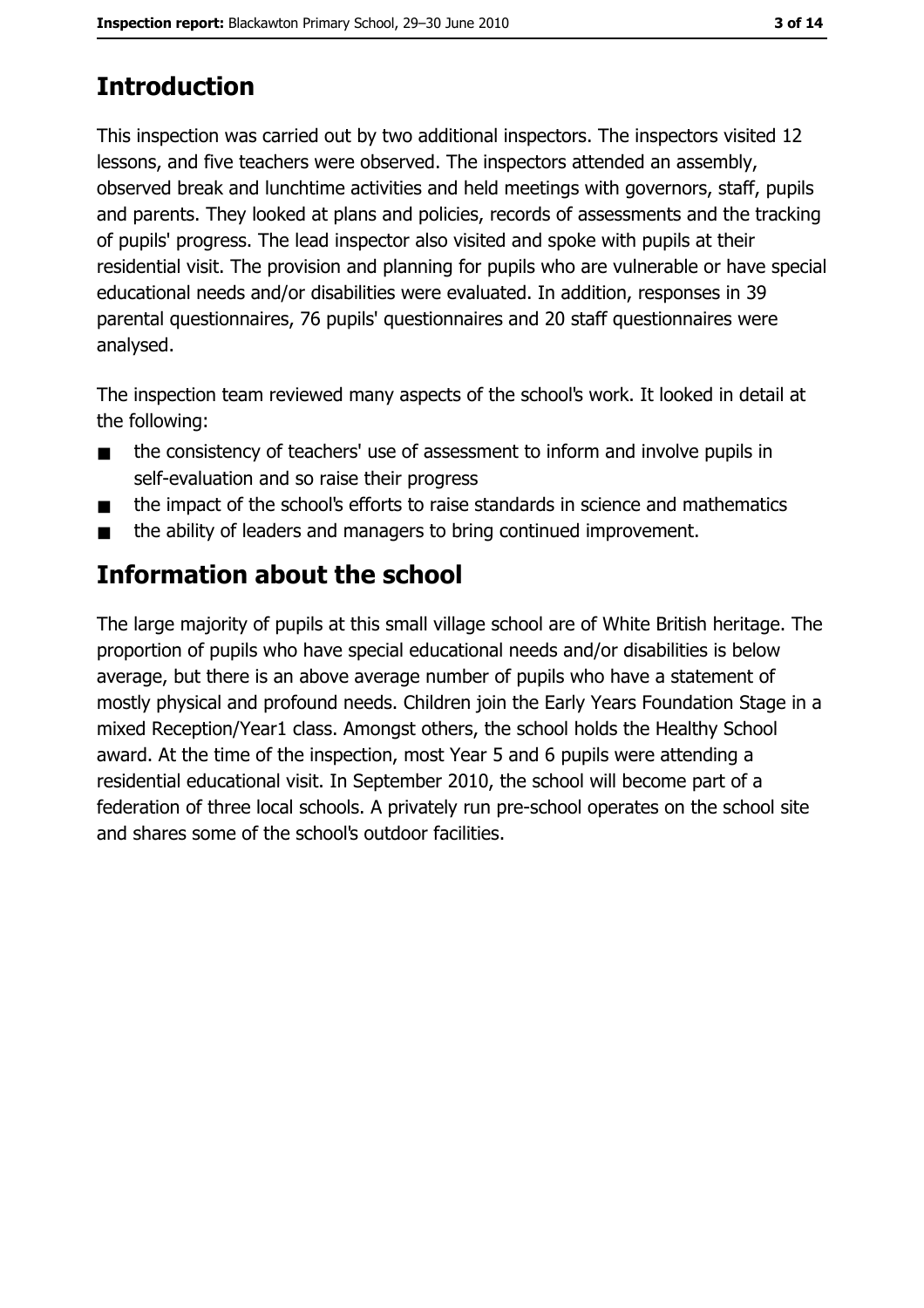# **Inspection judgements**

## Overall effectiveness: how good is the school?

#### The school's capacity for sustained improvement

## **Main findings**

Blackawton Primary School is a good school. It is a rapidly improving school, which has moved forward considerably since the previous inspection three years ago. This reflects the exceptional drive and ambition of the headteacher and the united and very effective support of governors and staff in improving provision and pupils' academic progress. Staff and governors, in close partnership with parents, outside agencies and the local community, have shared a diligent commitment to sustain and build upon a distinctive ethos of care and creativity. The pupils' excellent adoption of healthy living, great enjoyment and very enthusiastic commitment to all aspects of school life reflect the outstanding range of stimulating curricular activities and the exceptional care, guidance and support provided by the adults who work in the school.

Senior leaders, including governors, carry out very effective procedures for monitoring and evaluating the work of the school. By identifying and targeting the right areas for improvement, the school has raised provision and pupils' achievements in science from weaknesses into significant strengths. Other improvements include extending the range of learning activities, and the teachers' more effective development of pupils as independent learners, now evident, for example, in the pupils' improved ability to solve mathematical and scientific problems and to undertake research using computers. These improvements, accompanied by a very skilfully considered, managed and now imminent move to form a Federation with two local schools, reflect the school's determined and outstanding capacity to sustain further improvement into the future.

Children have a good start in the Early Years Foundation Stage. Good teaching and learning throughout the school lead to attainment by the end of Year 6 that is above average in reading, mathematics and science. Many pupils also develop good skills in speaking and listening, art and sport and also show well-developed historical, geographical and environmental understanding for their age. Pupils' writing has improved improved and is broadly average in Year 6. These outcomes represent good achievement, including for pupils with special educational needs and/or disabilities. At this stage, however, the school is good rather than outstanding because strategies to develop pupils' handwriting, spelling and punctuation skills more consistently and systematically across the school have not been in place long enough to impact to best effect. Pupils sometimes spend too long listening and do not get onto work which is well matched to their individual abilities as quickly as they might. In addition, whilst attendance has improved improved and is broadly average, too many holidays are still taken in term time, leading to some pupils not being able to benefit fully from all that the school has to offer.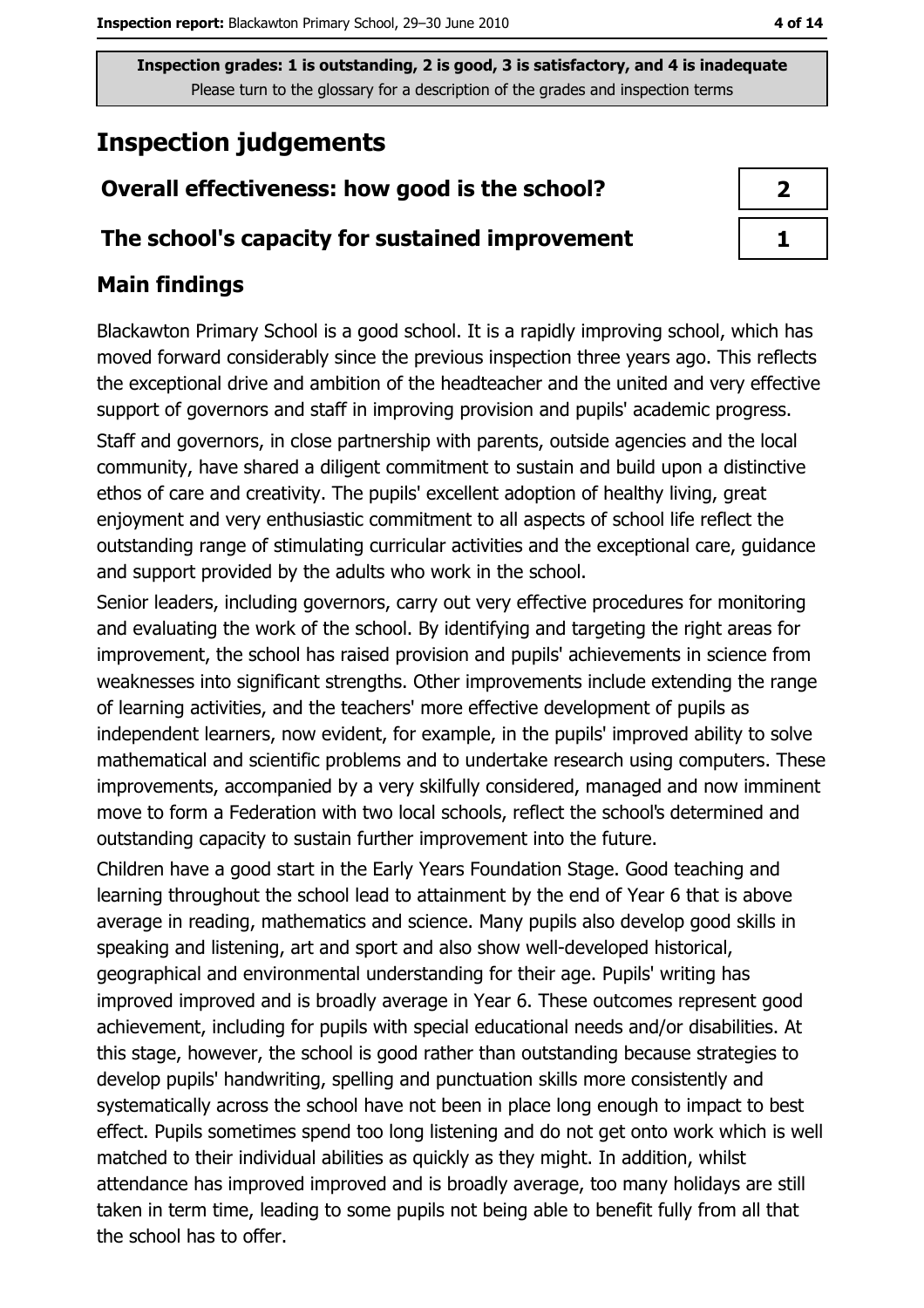## What does the school need to do to improve further?

- $\blacksquare$ Improve pupils' progress over the next 12 months, especially in English, by:
	- teaching a more consistent style of handwriting and developing pupils' spelling and punctuation skills more systematically throughout the schooll
	- ensuring that pupils do not spend too long sitting listening in large groups in lessons and are enabled to get on with studies which match their own ability more auickly.
- Raise pupils' attendance over the next two terms by working with parents to reduce  $\blacksquare$ the number of holidays taken in school term time.

#### **Outcomes for individuals and groups of pupils**



Pupils' good learning and positive responses in lessons are typified by excellent relationships, the willing sharing of ideas and pupils' keenness to do well. This was seen, for example, in Years 1 and 2 where the pupils showed care not to spoil each other's work and in Years 3 and 4 as they took turns to solve multiplication problems in a game of noughts and crosses. Pupils' willingness to offer ideas and, in response to teachers' prompting, to share their strategies for solving problems, enriches their understanding and progress. Work in pupils' books, especially their topic studies, also shows the pupils' developing ability to reflect about a variety of issues. Their writing, drawing and recorded research using computers shows the pupils' good breadth of vocabulary and understanding of words and of their above average skills in history, geography and their environmental awareness. This is evident in their work on the detrimental loss of Amazonian forest, the need to preserve Dartmoor's natural heritage and about life in Saxon England.

All groups of pupils are making similarly good progress; on many occasions, however, in response to exemplary care and support, pupils with complex needs make exceptional steps towards their specific targets. Over the past year, and especially in science and mathematics, those with particular gifts and talents have been increasingly challenged and are also making good progress. From starting points generally expected of children upon entry to school, pupils benefit from consistently good teaching, learning and progress as they move up through the school. Their above average levels of attainment in reading, mathematics, science and information and communication technology and in speaking and listening by the end of Year 6 reflect good achievement. Although attainment in writing continues to improve and is broadly average, some pupils still have difficulty spelling words and punctuating their writing accurately and several cloud their improved expressive writing through weakness in handwriting.

Observations in all parts of the school showed that pupils are very considerate of each other during activities and most behave very well and are genuinely interested in what their classmates have to say. A few younger pupils sometimes lose interest and fidget during discussions and still need and receive close guidance in how to behave and listen to the views of others. Pupils show an excellent sense of responsibility when they take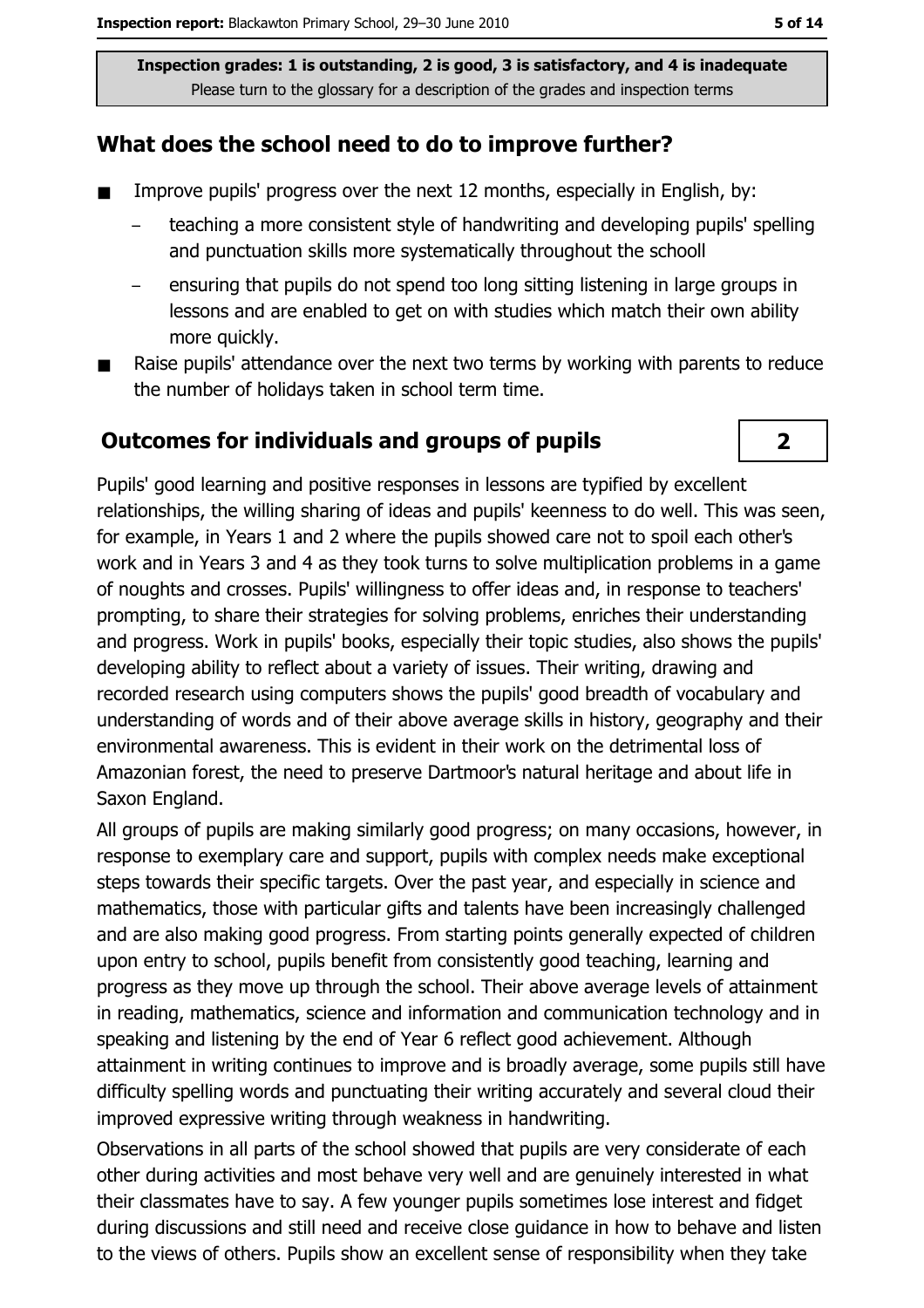on a range of school responsibilities, which include supporting others at break times as playground mediators. Older pupils, in particular, provide younger ones with appropriate role models. Pupils know that their voice matters and, through their contributions to a variety of local and wider charities, give credence to their good spiritual, moral, social and cultural development. Attendance has improved and is satisfactory. Although persistent absence is much reduced, too many pupils are still taken on holiday in term time. Even so, pupils are developing into sensible and responsible young people who are prepared well for the next stage in their education and life beyond school.

These are the grades for pupils' outcomes

| Pupils' achievement and the extent to which they enjoy their learning                                                     |                         |  |
|---------------------------------------------------------------------------------------------------------------------------|-------------------------|--|
| Taking into account:<br>Pupils' attainment <sup>1</sup>                                                                   | $\mathcal{P}$           |  |
| The quality of pupils' learning and their progress                                                                        | $\mathcal{P}$           |  |
| The quality of learning for pupils with special educational needs and/or<br>disabilities and their progress               | $\overline{2}$          |  |
| The extent to which pupils feel safe                                                                                      | 1                       |  |
| <b>Pupils' behaviour</b>                                                                                                  | $\overline{\mathbf{2}}$ |  |
| The extent to which pupils adopt healthy lifestyles                                                                       | 1                       |  |
| The extent to which pupils contribute to the school and wider community                                                   |                         |  |
| The extent to which pupils develop workplace and other skills that will<br>contribute to their future economic well-being |                         |  |
| Taking into account:<br>Pupils' attendance <sup>1</sup>                                                                   | 3                       |  |
| The extent of pupils' spiritual, moral, social and cultural development                                                   |                         |  |

## How effective is the provision?

The quality of teaching and learning has been much improved since the previous inspection. Teachers now use assessment to pitch learning at the right levels for pupils' ages and stages consistently well. In addition, pupils are now given more responsibility and are engaged effectively in evaluating their own and each other's work and in 'target-setting and getting'. Teachers give good information to pupils, both orally and when marking pupils' work. As a result, pupils are clear about what they are learning.

The grades for attainment and attendance are: 1 is high; 2 is above average; 3 is broadly average; and 4 is low.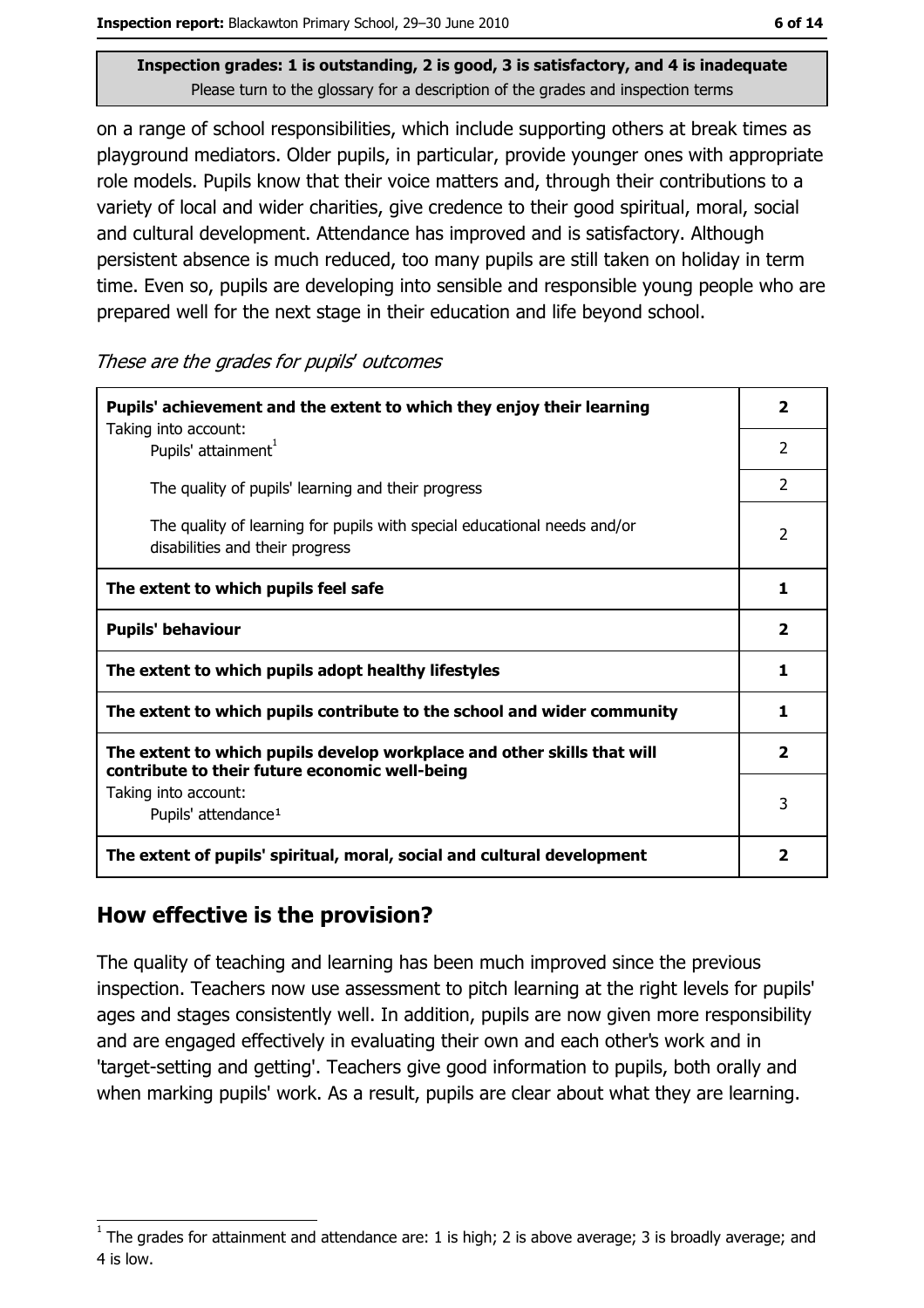Outstanding aspects of teaching observed included specialist subject knowledge in art, science and music, where the teachers' flair and imagination rub off on pupils and they respond with enthusiasm and enjoyment. This was evident in a science lesson where pupils investigated habitats and created 'choice chambers' for woodlice in order to test their predictions. Similarly positive outcomes were seen to heart-warming effect as pupils on their residential visit accompanied their teacher's very lively and skilful piano playing by singing with great joy, harmony and sense of community.

Teachers generally use questioning well to make connections with pupils' previous learning and to build new learning effectively from the pupils' ideas. In addition, they use interactive whiteboards to good effect in providing pictorial cues to support the pupils' own imaginative thinking. Occasionally, in the mixed-age classes, teachers' introductions or end-of-lesson discussions continue for too long and some pupils lose interest or others are not challenged enough. Teachers plan well, however, and group work and adult support are matched closely to the pupils' abilities. Pupils spend most time undertaking practical activity, a form of learning which they say they most enjoy and which is the key factor promoting the pupils' much improved progress in mathematics and science.

Care, quidance and support are strengths of the school, which lie at the heart of its ethos. Teaching assistants are used well to support pupils. In particular, the inclusive care given to pupils with very complex needs is exemplary and enables all pupils to make valued contributions to their own and each other's learning.

Pupils enjoy a very stimulating curriculum enriched by topics and practical events. These include, for example, the 'Viking market', the 'bee project' and the re-enactment of the 'Battle of Bosworth'. Importantly, these examples represent how the curriculum is superbly responsive to the pupils' own ideas and interests, a factor which significantly promotes the pupils' excellent commitment to learning. As Year 6 pupils enthused, 'Teachers really trust us. They value our ideas and by acting as a 'magpie', we share ideas and contribute to each other's learning.' Many pupils take part in the excellent range of extra-curricular activities which further enhance their expressive art and sporting skills. They benefit from regular swimming in an on-site swimming pool and their excellent adoption of healthy living is reflected in the school's Healthy School award.

| The quality of teaching                                                                                    |  |
|------------------------------------------------------------------------------------------------------------|--|
| Taking into account:<br>The use of assessment to support learning                                          |  |
| The extent to which the curriculum meets pupils' needs, including, where<br>relevant, through partnerships |  |
| The effectiveness of care, guidance and support                                                            |  |

These are the grades for the quality of provision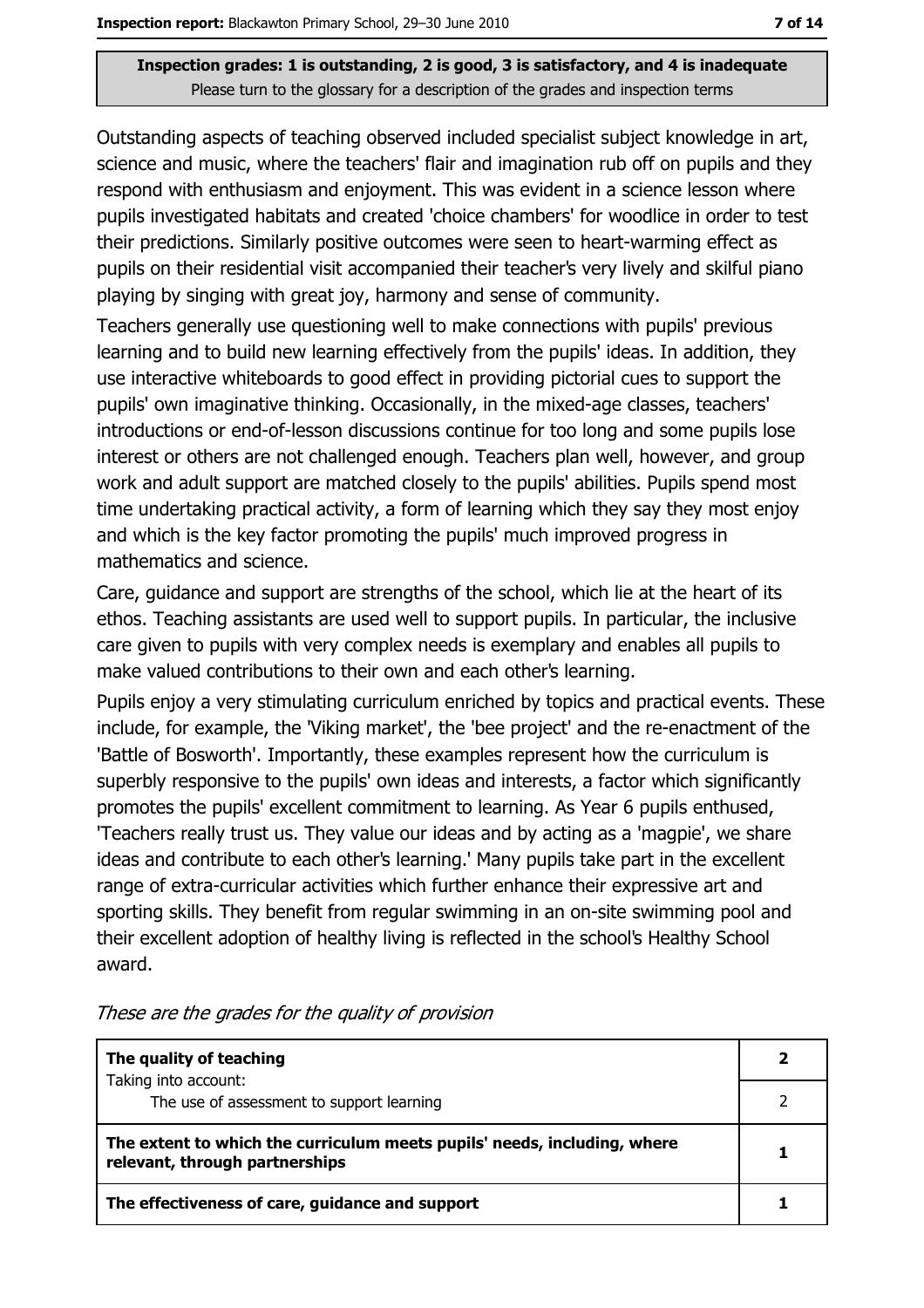#### How effective are leadership and management?

The headteacher provides exemplary leadership. He empowers senior colleagues and governors to work as a team. Together, they make excellent contributions to the work of the school. Their shared ambition for the school, supported by excellent self-evaluation and targeting of the right priorities, have been key instruments in helping the school to bring about continued improvements. For example, as well as the headteacher, staff with specific leadership responsibilities now play a full part in evaluating and improving teaching and learning.

The leaders and managers' proven ability to eliminate discrimination and to sustain equality of opportunity for all pupils is underpinned by the school's total commitment to inclusion. This is evident in the very close relationships with parents and outside agencies and in the consistent and high quality care provided for all the pupils. The staff place high value on the pupils' responses and ideas in lessons. They track the pupils' progress diligently to ensure that all groups have their needs met to similarly good effect.

Safeguarding procedures are extremely thorough and staff 'go the extra mile' to supervise and ensure the safe movement of pupils in all parts of the school, especially, for example, when using the field at break and lunch times. The pupils' genuine consideration for others reflects the school's good contribution to community cohesion. This includes a much respected role in the local community and good links with a school in Ethiopia. The school now has plans to promote the national aspect of community cohesion more effectively through its link with a school in Tower Hamlets, London.

| The effectiveness of leadership and management in embedding ambition and<br>driving improvement                                                                     | 1                        |
|---------------------------------------------------------------------------------------------------------------------------------------------------------------------|--------------------------|
| Taking into account:<br>The leadership and management of teaching and learning                                                                                      | 1                        |
| The effectiveness of the governing body in challenging and supporting the<br>school so that weaknesses are tackled decisively and statutory responsibilities<br>met |                          |
| The effectiveness of the school's engagement with parents and carers                                                                                                | 1                        |
| The effectiveness of partnerships in promoting learning and well-being                                                                                              | 1                        |
| The effectiveness with which the school promotes equality of opportunity and<br>tackles discrimination                                                              | 1                        |
| The effectiveness of safeguarding procedures                                                                                                                        | 1                        |
| The effectiveness with which the school promotes community cohesion                                                                                                 | 2                        |
| The effectiveness with which the school deploys resources to achieve<br>value for money                                                                             | $\overline{\phantom{a}}$ |

#### These are the grades for leadership and management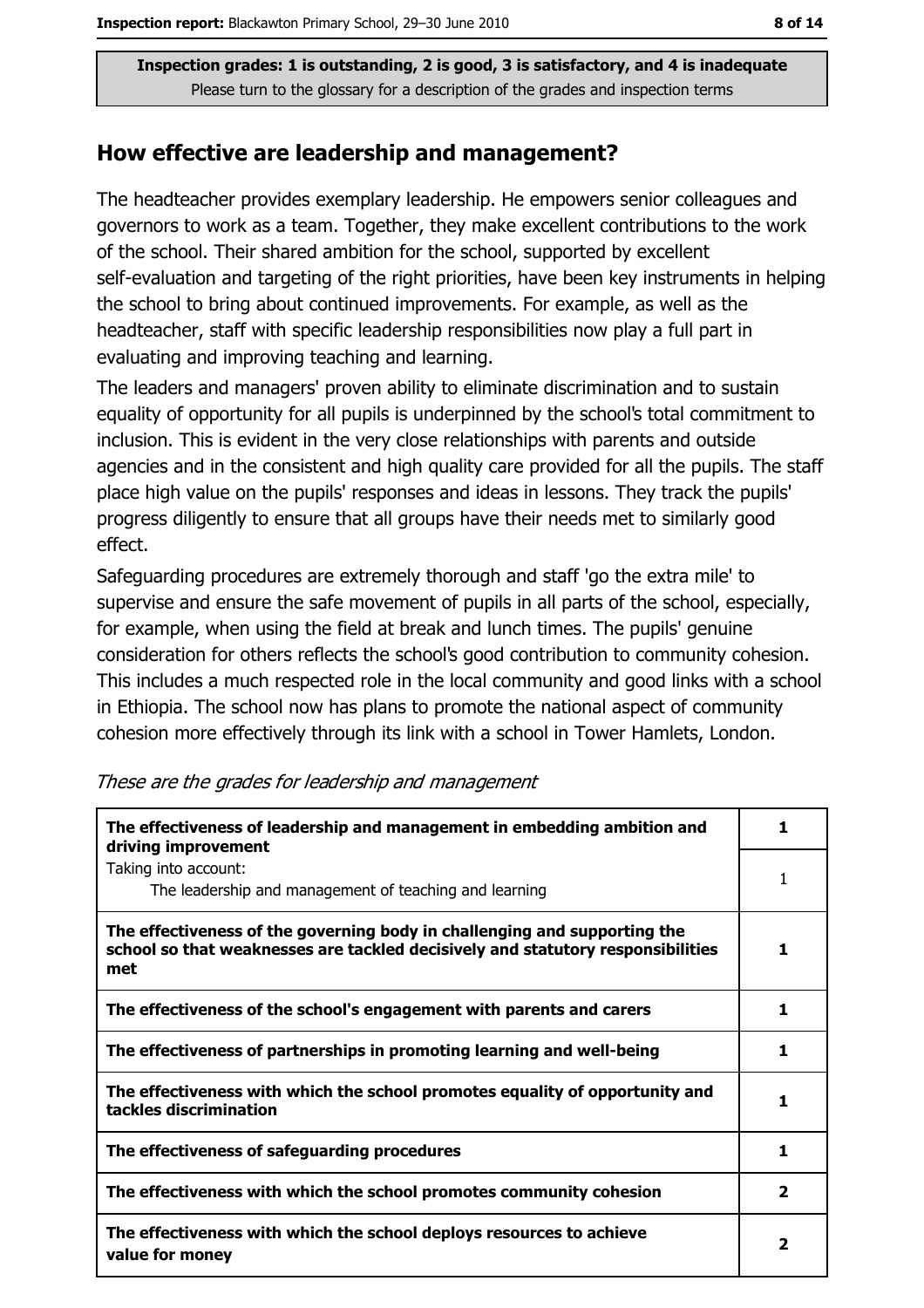#### **Views of parents and carers**

Responses to the Ofsted questionnaire were overwhelmingly positive. Additional comments entered on questionnaires, typically such as, 'I could not ask for a better or happier school for my child' and 'We are delighted with the school! Its ethos is very inclusive and empowering' reflect these very complimentary views. A few parents were interviewed informally in the playground and also expressed great satisfaction with the work of the school. Parents and carers clearly value this school because of the way it cares for their children and its provision of an excellent ange of interesting learning activities. The only consensus within the very few negative comments expressed made reference to the very limited accommodation, but were careful to express appreciation for the staff's efforts in providing a good quality of education in such challenging circumstances. This is an observation with which the inspectors fully concur.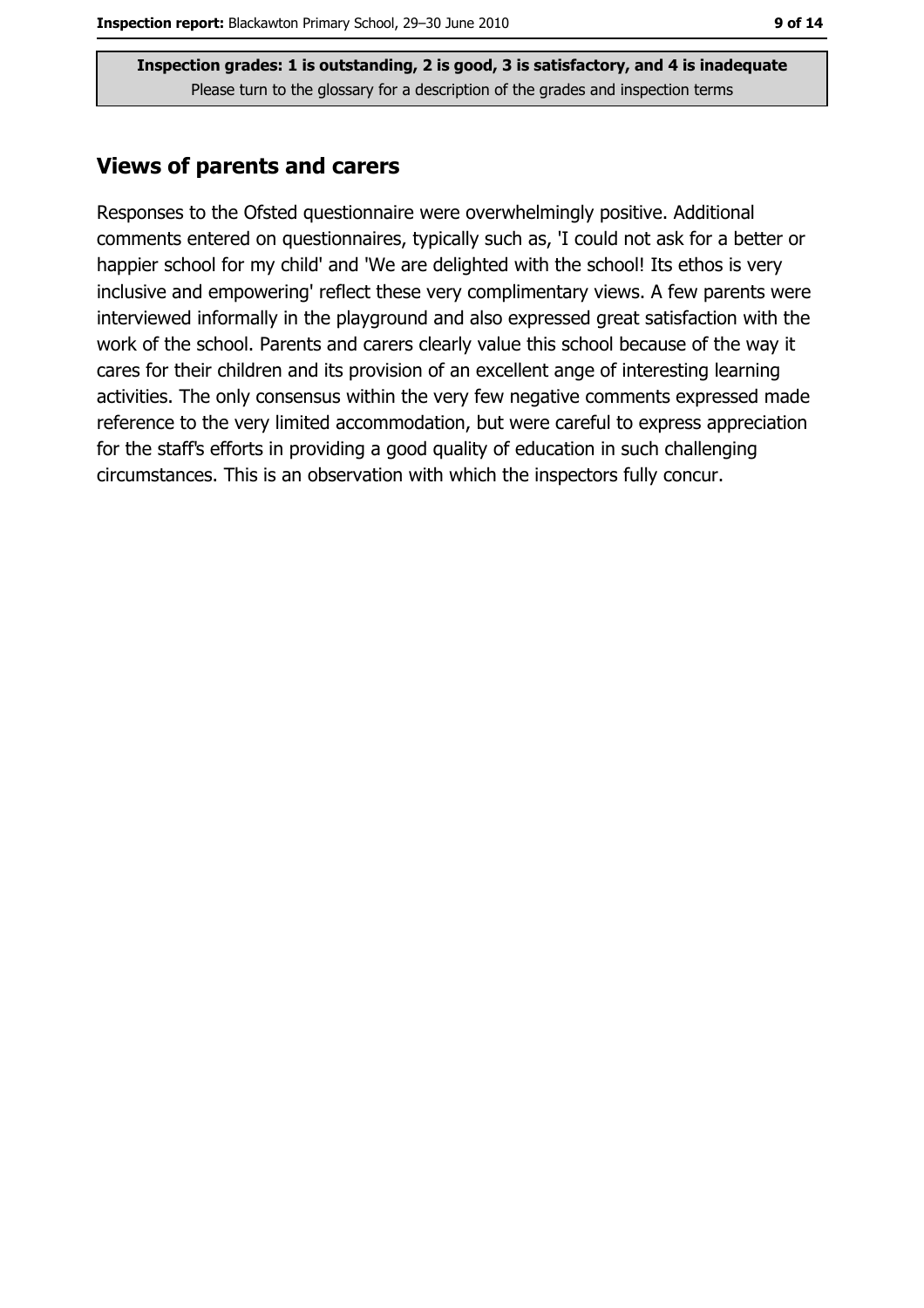#### Responses from parents and carers to Ofsted's questionnaire

Ofsted invited all the registered parents and carers of pupils registered at Blackawton Primary School to complete a questionnaire about their views of the school. In the questionnaire, parents and carers were asked to record how strongly they agreed with 13 statements about the school. The inspection team received 39 completed questionnaires by the end of the on-site inspection. In total, there are 138 pupils registered at the school.

| <b>Statements</b>                                                                                                                                                                                                                                       | <b>Strongly</b><br><b>Agree</b> |               | <b>Agree</b> |               | <b>Disagree</b> |               | <b>Strongly</b><br>disagree |                  |
|---------------------------------------------------------------------------------------------------------------------------------------------------------------------------------------------------------------------------------------------------------|---------------------------------|---------------|--------------|---------------|-----------------|---------------|-----------------------------|------------------|
|                                                                                                                                                                                                                                                         | <b>Total</b>                    | $\frac{0}{0}$ | <b>Total</b> | $\frac{0}{0}$ | <b>Total</b>    | $\frac{0}{0}$ | <b>Total</b>                | $\frac{0}{0}$    |
| My child enjoys school                                                                                                                                                                                                                                  | 24                              | 62            | 14           | 36            | 0               | 0             | $\mathbf{0}$                | 0                |
| The school keeps my child<br>safe                                                                                                                                                                                                                       | 21                              | 54            | 17           | 44            | $\mathbf{1}$    | 3             | $\mathbf{0}$                | 0                |
| The school informs me<br>about my child's progress                                                                                                                                                                                                      | 18                              | 46            | 19           | 49            | $\overline{2}$  | 5             | 0                           | $\mathbf 0$      |
| My child is making enough<br>progress at this school                                                                                                                                                                                                    | 22                              | 56            | 11           | 28            | 5               | 13            | 0                           | 0                |
| The teaching is good at this<br>school                                                                                                                                                                                                                  | 22                              | 56            | 14           | 36            | $\overline{2}$  | 5             | 0                           | 0                |
| The school helps me to<br>support my child's learning                                                                                                                                                                                                   | 17                              | 44            | 17           | 44            | $\mathbf{1}$    | 3             | 0                           | $\mathbf 0$      |
| The school helps my child to<br>have a healthy lifestyle                                                                                                                                                                                                | 21                              | 54            | 12           | 31            | $\overline{2}$  | 5             | 0                           | 0                |
| The school makes sure that<br>my child is well prepared for<br>the future (for example<br>changing year group,<br>changing school, and for<br>children who are finishing<br>school, entering further or<br>higher education, or<br>entering employment) | 18                              | 46            | 16           | 41            | $\mathbf 0$     | 0             | $\mathbf{1}$                | 3                |
| The school meets my child's<br>particular needs                                                                                                                                                                                                         | 18                              | 46            | 17           | 44            | 4               | 10            | 0                           | 0                |
| The school deals effectively<br>with unacceptable behaviour                                                                                                                                                                                             | 18                              | 46            | 18           | 46            | $\overline{2}$  | 5             | 0                           | 0                |
| The school takes account of<br>my suggestions and<br>concerns                                                                                                                                                                                           | 17                              | 44            | 16           | 41            | 1               | 3             | 0                           | 0                |
| The school is led and<br>managed effectively                                                                                                                                                                                                            | 18                              | 46            | 18           | 46            | $\mathbf{1}$    | 3             | $\bf{0}$                    | 0                |
| Overall, I am happy with my<br>child's experience at this<br>school                                                                                                                                                                                     | 22                              | 56            | 15           | 38            | $\mathbf{1}$    | 3             | $\bf{0}$                    | $\boldsymbol{0}$ |

The table above summarises the responses that parents and carers made to each statement. The percentages indicate the proportion of parents and carers giving that response out of the total number of completed questionnaires. Where one or more parents and carers chose not to answer a particular question, the percentages will not add up to 100%.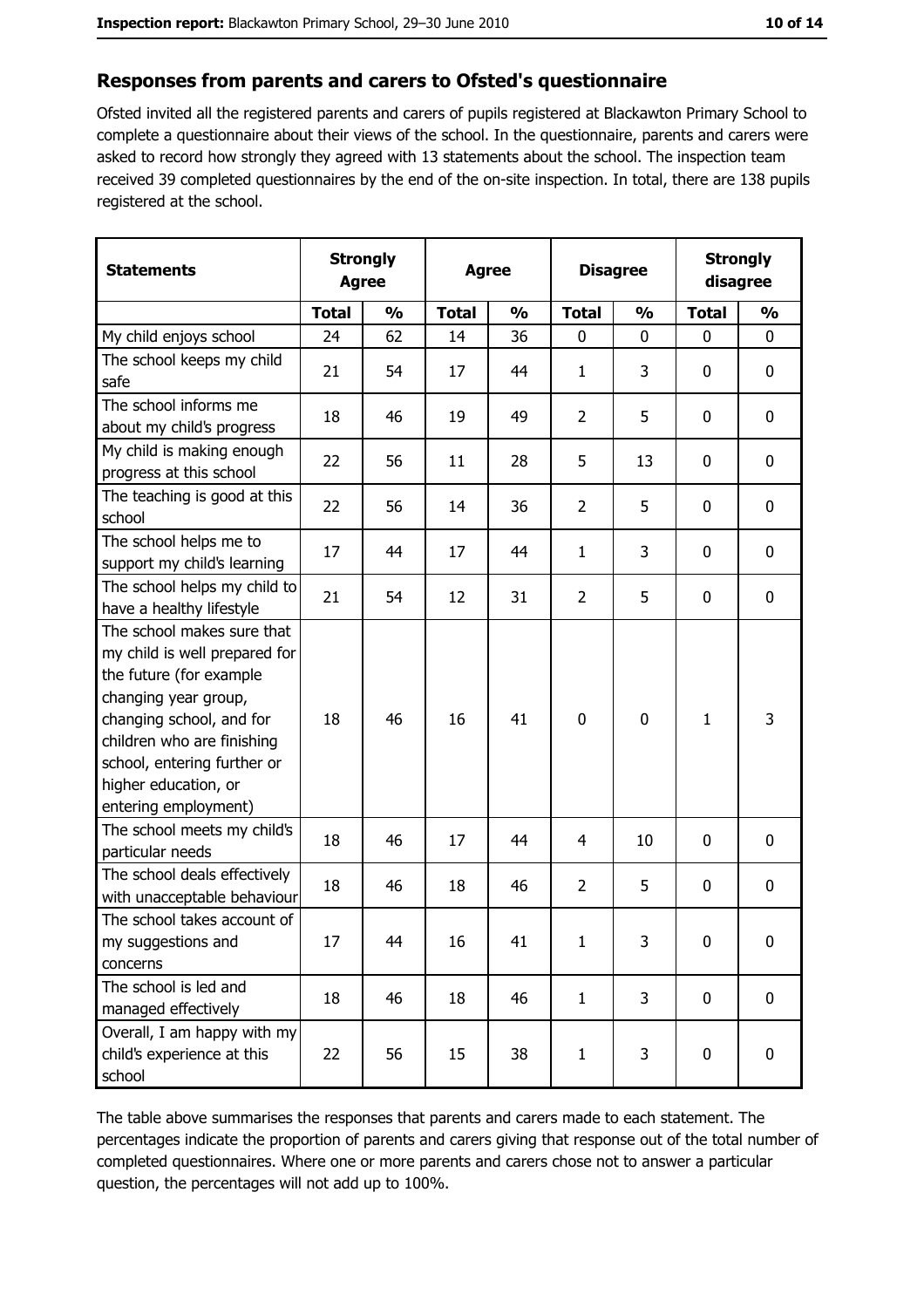# **Glossary**

| Grade   | <b>Judgement</b> | <b>Description</b>                                                                                                                                                                                                               |
|---------|------------------|----------------------------------------------------------------------------------------------------------------------------------------------------------------------------------------------------------------------------------|
| Grade 1 | Outstanding      | These features are highly effective. An oustanding<br>school provides exceptionally well for its pupils' needs.                                                                                                                  |
| Grade 2 | Good             | These are very positive features of a school. A school<br>that is good is serving its pupils well.                                                                                                                               |
| Grade 3 | Satisfactory     | These features are of reasonable quality. A satisfactory<br>school is providing adequately for its pupils.                                                                                                                       |
| Grade 4 | Inadequate       | These features are not of an acceptable standard. An<br>inadequate school needs to make significant<br>improvement in order to meet the needs of its pupils.<br>Ofsted inspectors will make further visits until it<br>improves. |

## What inspection judgements mean

## **Overall effectiveness of schools**

|                       | Overall effectiveness judgement (percentage of<br>schools) |      |                     |                   |
|-----------------------|------------------------------------------------------------|------|---------------------|-------------------|
| <b>Type of school</b> | <b>Outstanding</b>                                         | Good | <b>Satisfactory</b> | <b>Inadequate</b> |
| Nursery schools       | 51                                                         | 45   | 0                   | 4                 |
| Primary schools       | 6                                                          | 41   | 42                  | 10                |
| Secondary schools     | 8                                                          | 34   | 44                  | 14                |
| Sixth forms           | 10                                                         | 37   | 50                  | 3                 |
| Special schools       | 32                                                         | 38   | 25                  | 5                 |
| Pupil referral units  | 12                                                         | 43   | 31                  | 14                |
| All schools           | 9                                                          | 40   | 40                  | 10                |

New school inspection arrangements were introduced on 1 September 2009. This means that inspectors now make some additional judgements that were not made previously.

The data in the table above is for the period 1 September to 31 December 2009 and is the most recently published data available (see www.ofsted.gov.uk). Please note that the sample of schools inspected during the autumn term 2009 was not representative of all schools nationally, as weaker schools are inspected more frequently than good or outstanding schools.

Percentages are rounded and do not always add exactly to 100. Secondary school figures include those that have sixth forms, and sixth form figures include only the data specifically for sixth form inspection judgements.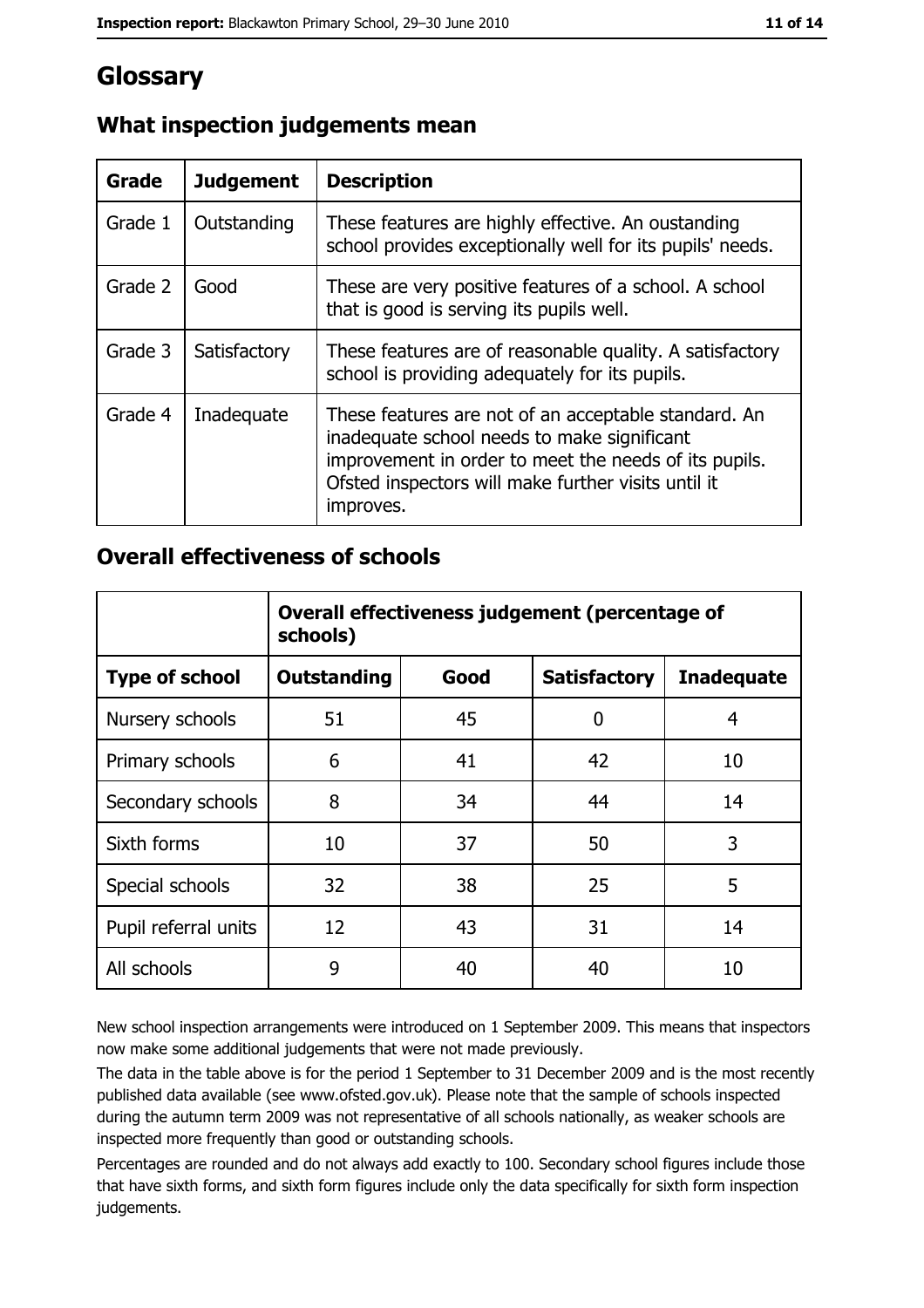# **Common terminology used by inspectors**

| Achievement:                  | the progress and success of a pupil in<br>their learning, development or training.                                                                                                                                                                                                                           |
|-------------------------------|--------------------------------------------------------------------------------------------------------------------------------------------------------------------------------------------------------------------------------------------------------------------------------------------------------------|
| Attainment:                   | the standard of the pupils' work shown by<br>test and examination results and in<br>lessons.                                                                                                                                                                                                                 |
| Capacity to improve:          | the proven ability of the school to<br>continue improving. Inspectors base this<br>judgement on what the school has<br>accomplished so far and on the quality of<br>its systems to maintain improvement.                                                                                                     |
| Leadership and management:    | the contribution of all the staff with<br>responsibilities, not just the headteacher,<br>to identifying priorities, directing and<br>motivating staff and running the school.                                                                                                                                |
| Learning:                     | how well pupils acquire knowledge,<br>develop their understanding, learn and<br>practise skills and are developing their<br>competence as learners.                                                                                                                                                          |
| <b>Overall effectiveness:</b> | inspectors form a judgement on a school's<br>overall effectiveness based on the findings<br>from their inspection of the school. The<br>following judgements, in particular,<br>influence what the overall effectiveness<br>judgement will be.                                                               |
|                               | The school's capacity for sustained<br>improvement.<br>Outcomes for individuals and groups<br>of pupils.<br>The quality of teaching.<br>The extent to which the curriculum<br>meets pupil's needs, including where<br>relevant, through partnerships.<br>The effectiveness of care, guidance<br>and support. |
| Progress:                     | the rate at which pupils are learning in<br>lessons and over longer periods of time. It<br>is often measured by comparing the<br>pupils' attainment at the end of a key<br>stage with their attainment when they<br>started.                                                                                 |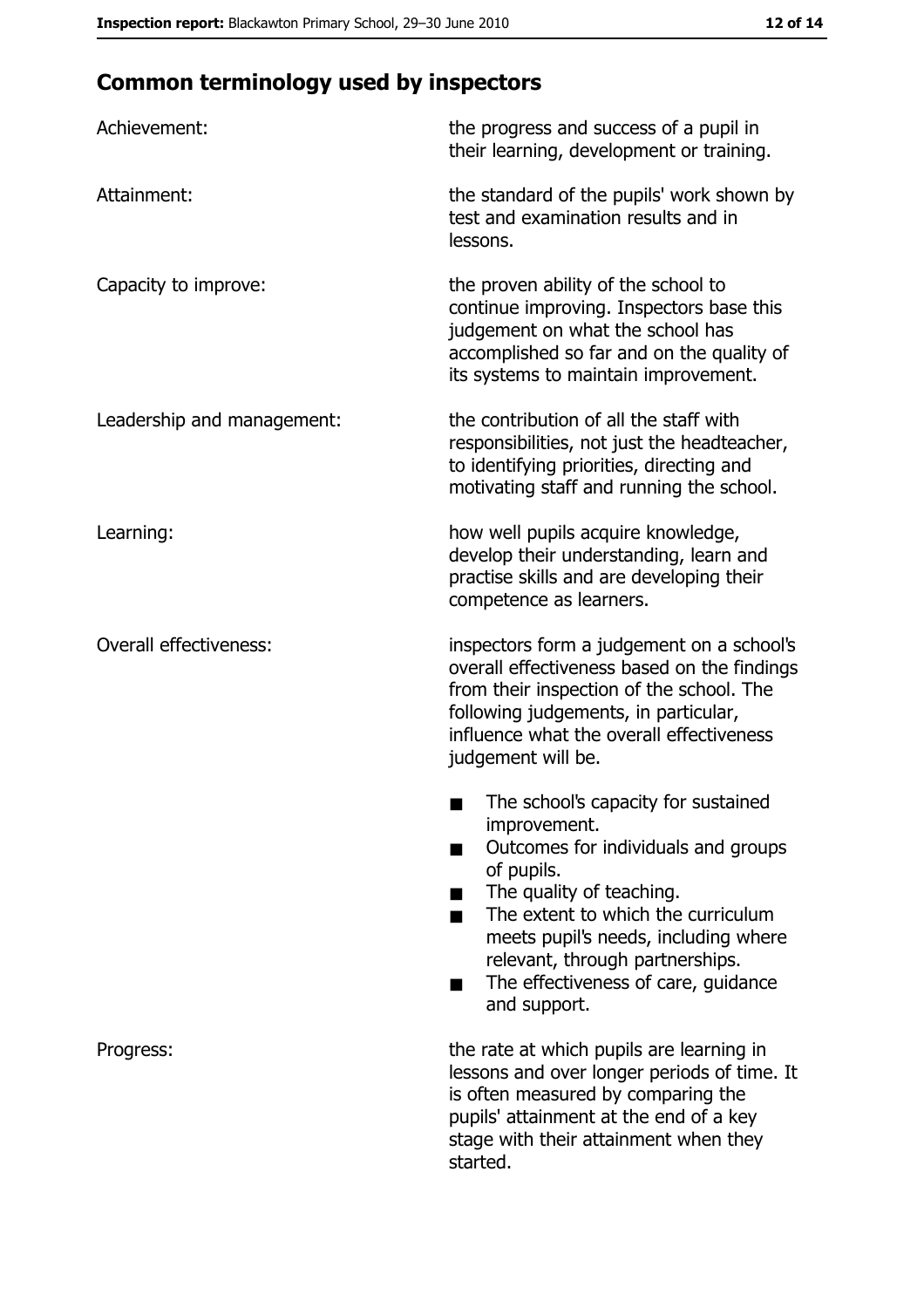This letter is provided for the school, parents and carers to share with their children. It describes Ofsted's main findings from the inspection of their school.



30 June 2010

**Dear Pupils** 

Inspection of Blackawton Primary School, Totnes TQ9 7BE

Thank you for making us so very welcome when we visited your school. It was good to meet with you all. Special thanks go to the group of Year 6 pupils who so willingly took time to talk with me during their exciting residential experience. We were extremely impressed by many things, but especially by your very positive attitudes to learning and the excellent care provided for you by the staff of the school. We understand why you greatly enjoy your time at your school because you do so many interesting activities. We have no hesitation in agreeing with your headteacher that Blackawton is a good school that continues to improve.  $\Box$ 

These are some of the other excellent things we found.

- Your care for each other and contribution to the school and your local community  $\blacksquare$ are outstanding.
- You really enjoy school and rightfully feel safe and live very healthily.  $\square$  $\blacksquare$
- Your headteacher, staff and governors work very closely together and are very  $\blacksquare$ skilled at running the school and know how to keep the school improving.
- The school cooperates very effectively with your parents and other people to help  $\blacksquare$ you to achieve well.

To help the school to improve, we have asked the headteacher, staff and governors to do two things.□□

- Help some of you to make better progress by improving your handwriting, spelling and punctuation skills and by moving you into group work more quickly in some lessons.
- Work with some of your parents to reduce holidays taken during term time.

You can help to make the school even better by always giving of your best whenever you write.

Very good wishes for the future,

Yours sincerely

Alex Baxter Lead Inspector